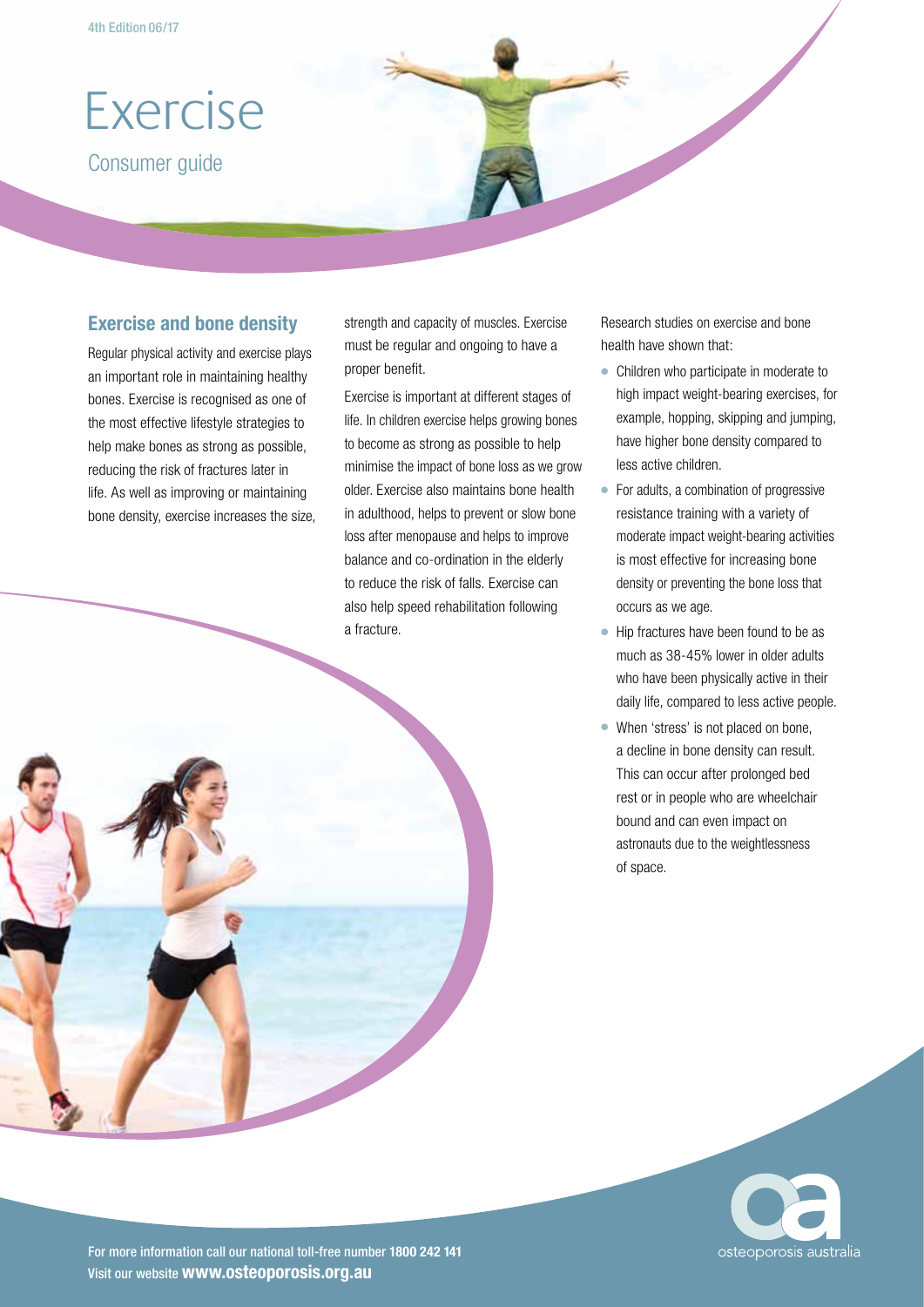## **Exercise throughout life**

The specific goals of exercising for bone health change throughout life; from building maximum bone strength in childhood and adolescence, optimising muscle and bone strength in young adulthood, to reducing bone loss in old age. For the elderly, the focus is on prevention of sarcopenia (muscle wasting) and addressing risk factors for frailty and falls, particularly difficulties in balance, walking ability and mobility.

#### Exercise and its effects **Age Bone status Exercise effect** Childhood/ Adolescence In girls and boys the major build up of bone occurs in the pre-teen and adolescent years. Peak bone density is reached during mid to late 20s. Can increase bone density and structure to maximise peak bone strength, which helps keep bones strong for longer in adulthood. Early to mid adulthood Bone density is maintained or starts to decrease very gradually when a person reaches their 30-40s although increases are still possible during middle adulthood. Can maintain or increase (1-3%) bone density and improve cardiovascular health and fitness; resistance training can also improve muscle mass and strength. Post menopausal women In women from the age of 45 years, bone loss begins to increase to 1-2% per year. Bone loss accelerates up to 2-4% per year at the onset of menopause. Can maintain bone strength by helping to slow the rate of bone loss following menopause. It is very difficult to increase bone density during or after menopause by exercise alone. Can effectively improve muscle function (balance) and reduce falls risk. Men Bone density tends to remain relatively stable until middle age, decreasing by about 0.5-1.0% per year from the age of 45-55 years. Low testosterone or hypogonadism can increase bone loss in men. Can maintain or increase (1-2%) bone density, improve muscle mass, strength, balance and co-ordination to help prevent falls and maintain general health. Older adults without osteoporosis After 75 years of age, further increases in bone loss occur in both sexes, especially from the hip. The risk of fracture increases as bone loss increases. Helps to maintain bone strength and increase muscle strength, balance and co-ordination, which in turn help to prevent falls. Older adults with osteoporosis/ fractures Bones are increasingly thin and fragile. Exercises recommended by physiotherapists and exercise physiologists can improve bone strength, muscle strength, balance and posture to prevent falls and reduce the risk of further fractures.

## **The right kind of exercise**

Specific types of exercise are important for improving bone strength. Bones become stronger when a certain amount of impact or extra strain is placed on them. Exercises that work the muscles attached to bones that are most at risk of fracture, including the hip and spine, are the most effective. Exercises recommended for bone health include:

- Weight-bearing aerobic exercise (exercise done while on your feet) – for example, brisk walking, jogging and stair climbing.
- Intense, progressive resistance training (lifting weights that become more challenging over time).
- Moderate to high impact weight-bearing exercise – for example, jumping, skipping, dancing, basketball and tennis.
- Balance and mobility exercise. While not improving bone or muscle strength, these exercises can help to reduce falls – for example, standing on one leg with the eyes closed, heel-to-toe walking.

Regular weight-bearing exercise (including exercise at moderate to high impact), as well as resistance training, is recommended. The older you are, the more important resistance training is for maintaining bone strength.

Some exercises are better at building bones than others. The ability of an exercise to build bone (its osteogenic capacity) depends on the specific way that stress is applied to the bone during the exercise.

#### The impact of selected exercises on bone health

| <b>Highly</b><br>osteogenic        | <b>Moderately</b><br>osteogenic | Low<br>osteogenic    | Non-osteogenic* |
|------------------------------------|---------------------------------|----------------------|-----------------|
| Basketball/Netball                 | Running/Jogging                 | Leisure walking      | Swimming        |
| Impact aerobics                    | Brisk/Hill walking              | Lawn bowls           | Cycling         |
| Progressive resistance<br>training | Stair climbing                  | Yoga/Pilates/Tai Chi |                 |
| Dancing/Gymnastics                 |                                 |                      |                 |
| <b>Tennis</b>                      |                                 |                      |                 |
| Jump rope                          |                                 |                      |                 |

\* While certain exercises may have low to no osteogenic benefits, this does not imply that these exercises do not offer a wide range of other health benefit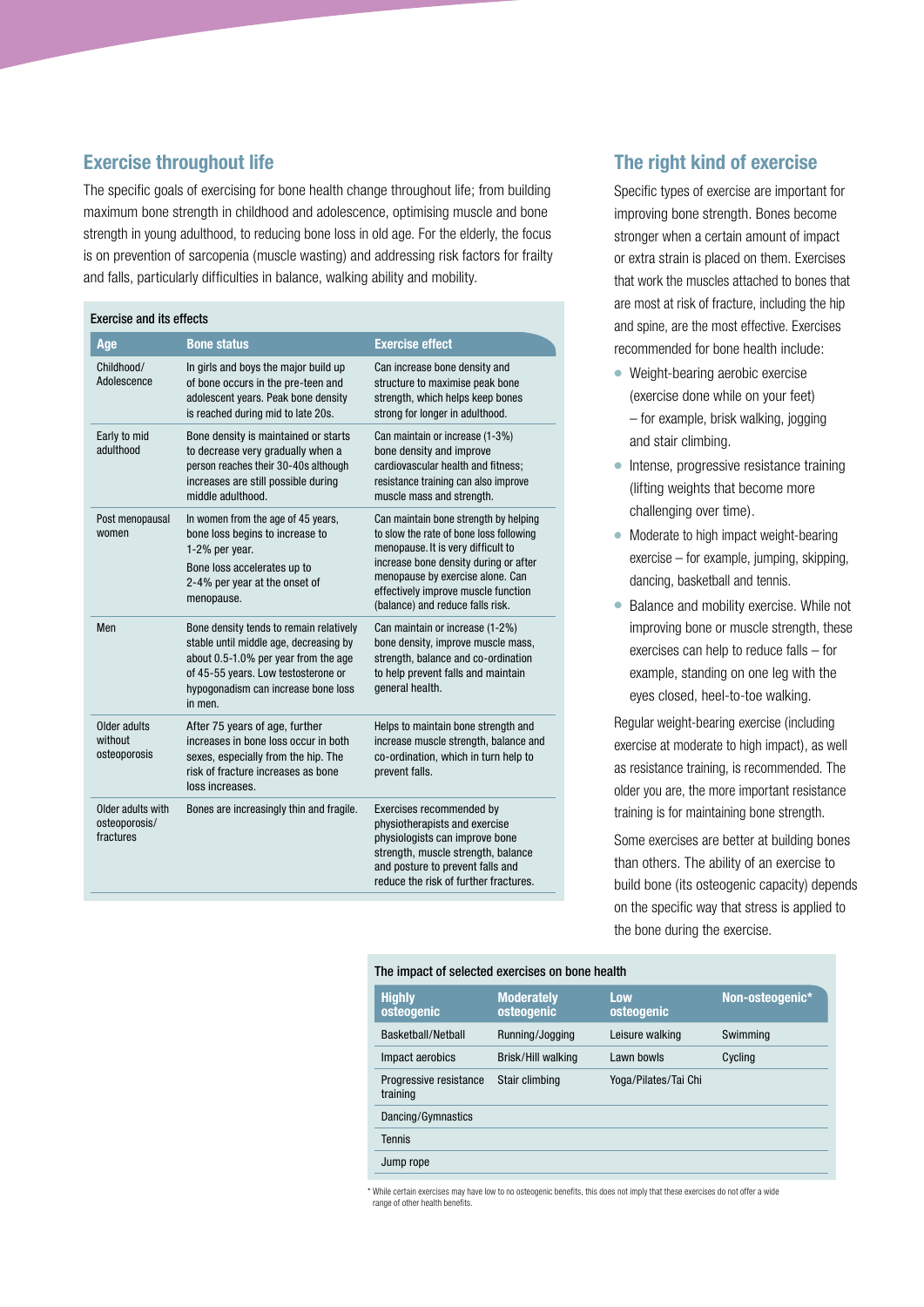

## **Getting the most out of exercise**

#### **Exercise must be regular:**

● At least 3 times per week.

#### **Exercise must be challenging:**

● Lifting heavy weights with few repetitions is more effective than lifting lighter weights with many repetitions.

### **Exercise should progress over time:**

• The amount of weight used, degree of exercise difficulty, height of jumps, etc. must increase or vary over time to challenge the bones and muscles.

#### **Exercise routines should be varied:**

● Variety in routines is better than repetition.

### **Exercise should be performed in short, intensive bursts:**

● Regular short bouts of weight-bearing exercise separated by several hours are better than one long session. Lifting weights quickly is more effective for improving muscle function than lifting them slowly. Rapid, short bursts of movement such as jumping or skipping are more effective than slow movements.

If exercise needs to be reduced, it is better to reduce the length of each session rather than the number of sessions per week.

#### Recommended exercises for different stages of life

| Group                                              | <b>Type of exercise</b>                                                                                                                                                                                                                                                                                                                          |
|----------------------------------------------------|--------------------------------------------------------------------------------------------------------------------------------------------------------------------------------------------------------------------------------------------------------------------------------------------------------------------------------------------------|
| <b>Healthy adults</b>                              | A variety of weight-bearing activities and progressive resistance<br>training for at least 30 min, 3-5 times per week.<br>AVOID prolonged periods of inactivity.                                                                                                                                                                                 |
| Post menopausal women<br>and middle aged men       | Varied exercise regime - include moderate to high impact weight-bearing<br>exercise and high intensity progressive resistance training, at least<br>3 times per week.<br>Tip: specific 'spinal extension' resistance training during middle-age<br>has been shown to reduce spinal fractures.                                                    |
| Older adults and people<br>at risk of osteoporosis | Participation in varied and supervised exercise programs is encouraged.<br>These include weight-bearing activities, progressive resistance training and<br>challenging balance and functional activities, at least 3 times per week.                                                                                                             |
| Frail and elderly                                  | A combination of progressive resistance training and balance exercises<br>is recommended to reduce falls and risk factors for frailty (which may<br>include muscle wasting, poor balance, fear of falling).                                                                                                                                      |
| Osteoporosis*                                      | A combination of weight-bearing exercise with supervised progressive<br>resistance training and challenging balance and mobility exercises, at<br>least 3 times per week.<br>AVOID forward flexion (bending over holding an object, sit ups with<br>straight legs) and twisting of the spine, as this may increase risk of a<br>spinal fracture. |
| Osteoporosis - after a<br>fracture has occurred    | Exercise is an important part of rehabilitation and a program will<br>normally be planned and supervised by a physiotherapist. Exercises will<br>be determined by the type of fracture and the patient's age and level of<br>physical function.<br>Resistance training has been shown to be effective following hip fracture.                    |
|                                                    |                                                                                                                                                                                                                                                                                                                                                  |

\* Moderate to high impact activities are only recommended for people with osteoporosis who do not have a previous fracture(s) or lower limb arthritis. Consult your doctor and physiotherapist for advice.

 Weight-bearing activities may either be moderate impact (for example, jogging, hill walking), moderate to high impact (for example, jumping, skipping, step ups) and/or various sports that involve moderate to high impact (for example, basketball, tennis).

 Resistance training requires muscles to contract when lifting weights, placing stress on the muscle and related bones. The bones strengthen as they adapt to this extra strain. It is best to target specific muscle groups around areas that are most vulnerable to osteoporotic fractures – usually the hip and the spine. It is also wise to strengthen leg muscles to improve balance.

**Note:** Leisure walking on its own is not recommended as an adequate strategy for bone health, although it has benefits for general health and fitness. Swimming and cycling are also considered low impact sports that are not specifically beneficial for bone health.